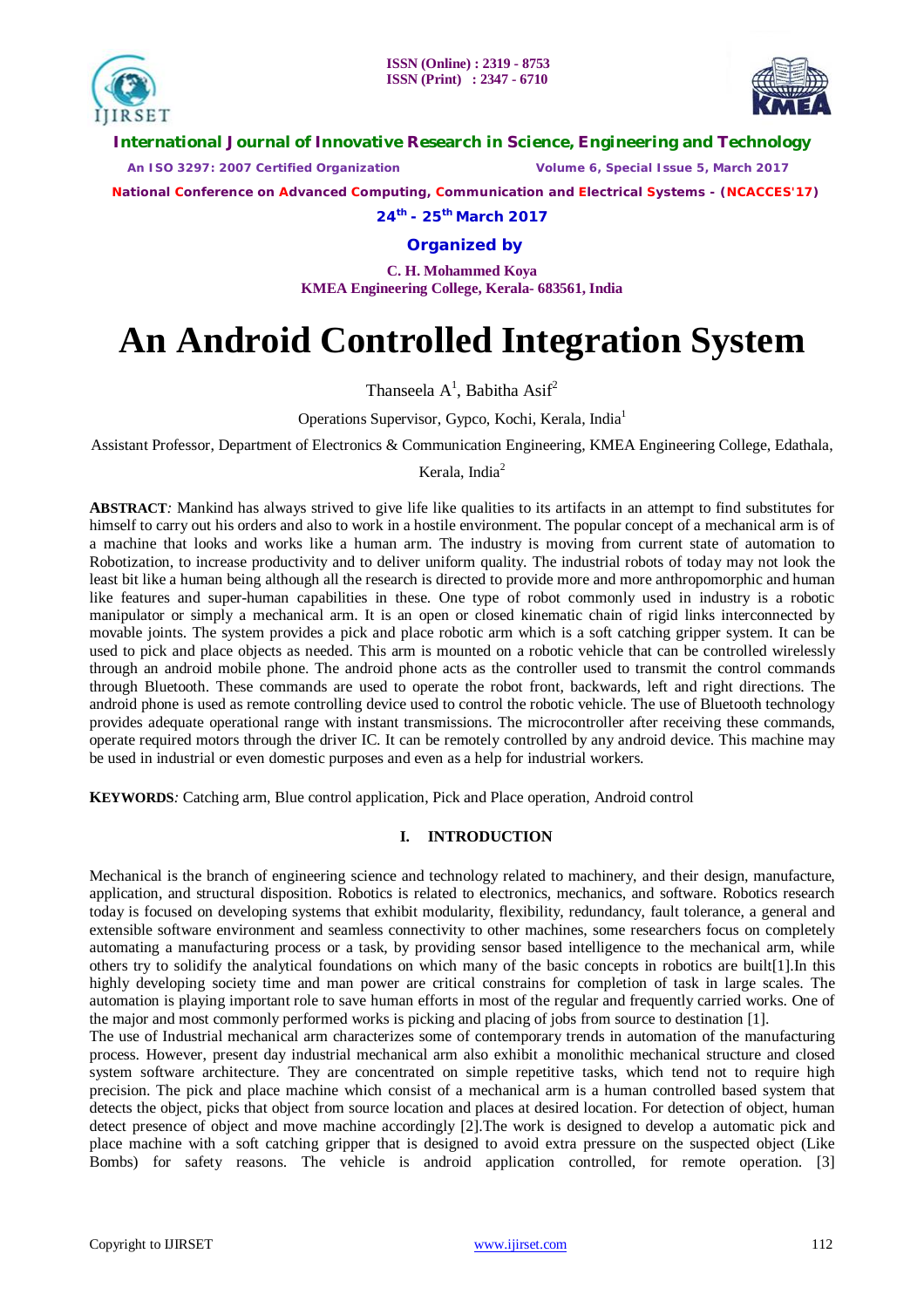The system provides a pick and place arm which is a soft catching gripper system. It can be used to pick and place objects as needed. This arm is mounted on a vehicle that can be controlled carelessly through an android mobile phone. At the transmitting end using android application device, commands are sent to the receiver to control the movement of the machine either to move forward, backward and left or right etc. At the receiving end four motors are interfaced to the microcontroller where two of them are used for arm and gripper movement of the arm while the other two are for the body movement of the vehicle. The microcontroller after receiving these commands, operate required motors through the driver IC. It can be remotely controlled by any android device.[4]

This type of machines is indispensable in many manufacturing industries. The reason is that the cost per hour to operate a machine is a fraction of the cost of the human labour needed to perform the same function. More than this, once programmed, machines repeatedly perform functions with a high accuracy that surpasses that of the most experienced human operator. [5] Human operators are, however, far more versatile. Humans can switch job tasks easily. As machines evolve, they will become more versatile, emulating the human capacity and ability to switch job tasks easily. Without risking human life or limb, these machines can replace humans in some hazardous duty service. Such machines are used in many bomb squads across the nation. They can help clean up toxic wastes. They can work in all types of polluted environments, chemical as well as nuclear[10].In that situations without a considerable amount of safety precautions like, the disposal of hazardous wastes, radioactive substances, remote handling of explosive devices and righting and hostage situations help can be taken from this moving machines. It can safely work at hazardous conditions. These machines ensure the human safety and replace massive human work force. It can be also applied in medical science, surgeries, and defence purposes, with artificial intelligence, super market field, and manufacturing field. These are compact and efficient.[10]

# **Objectives**

The main objectives of automatic pick and place machine are;

- a) To increase the manufacturing capacity for local food industries.[6]
- b) To increase the labor productivity by the redistribution of laborers in the industries.[6]
- c) Reducing the cost factor and manufacturing time of a product.[7]
- d) To avoid the direct contact of humans from hazardous substances.[7]
- e) To eliminate the manual based tasks and operations.[7]

Such machines are indispensable in many manufacturing industries. The reason is that the cost per hour to operate a machine is a fraction of the cost of the human labour needed to perform the same function. More than this, once programmed, such machines repeatedly perform functions with a high accuracy that surpasses that of the most experienced human operator. Human operators are, however, far more versatile. Humans can switch job tasks easily. Today's most advanced industrial machines will soon become dinosaurs.[8] As such machines evolve, they will become more versatile, emulating the human capacity and ability to switch job tasks easily. While the personal computer has made an indelible mark on society, the personal machine hasn't made an appearance. Obviously there's more to a personal robot than a personal computer. Machines require a combination of elements to be effective: sophistication of intelligence, movement, mobility, navigation, and purpose. [9] In the beginning, personal robots will focus on a singular function (job task) or purpose. Building a useful personal machine is very difficult. But recent days such machine occupies a good place in community. The main functioning of technology in recent days are Hazardous duty: Without risking human life or limb, machines can replace humans in some hazardous duty service. Take for example bomb disposal. Such machines are used in many bomb squads across the nation. It's arms can grab a suspected bomb and place it in an explosion-proof safe box for detonation and/or disposal. [2]

Our system aims to pick a hazardous object and place it somewhere else carefully. It consists of a PIC Microcontroller IC, Bluetooth module, four DC Motors with driver IC and power supply. The pick and place machine consists of an arm placed on a moving vehicle. The vehicle is able to move along any type of surfaces irrespective of it is smooth or rough. It uses two motors for the operation and a belt type tyre is attached to the vehicle like in the tanks, for the smooth and reliable operation. The pick and place machine uses four motors for the operation of the system, two for the operation of moving vehicle and two for the pick and place operation. The pick and place arm consists of an arm assembly with a jaw, which is only able to move in up and down direction.

The movement of the machine is done by the algorithm. Fig. 1 shows the block diagram.

# **II. BLOCK DIAGRAM**

The block diagram of the proposed system is shown in Figure. It consists of a PIC Microcontroller IC, Bluetooth module, four DC Motors with driver IC and power supply. The pick and place machine consists of an arm placed on a moving vehicle. The vehicle is able to move along any type of surfaces irrespective of it is smooth or rough. It uses two motors for the operation and a belt type tyre is attached to the vehicle like in the tanks, for the smooth and reliable operation. The pick and place machine uses four motors for the operation of the system, two for the operation of moving vehicle and two for the pick and place operation. The pick and place arm consists of an arm assembly with a jaw, which is only able to move in up and down direction. There are two motors are for the arm assembly, one for the up and down motion and other for jaw opening and closing. For the controlling of motor, motor driver IC and PIC microcontroller is used. The input signal or controlling signal is given from an android device, which is interfaced with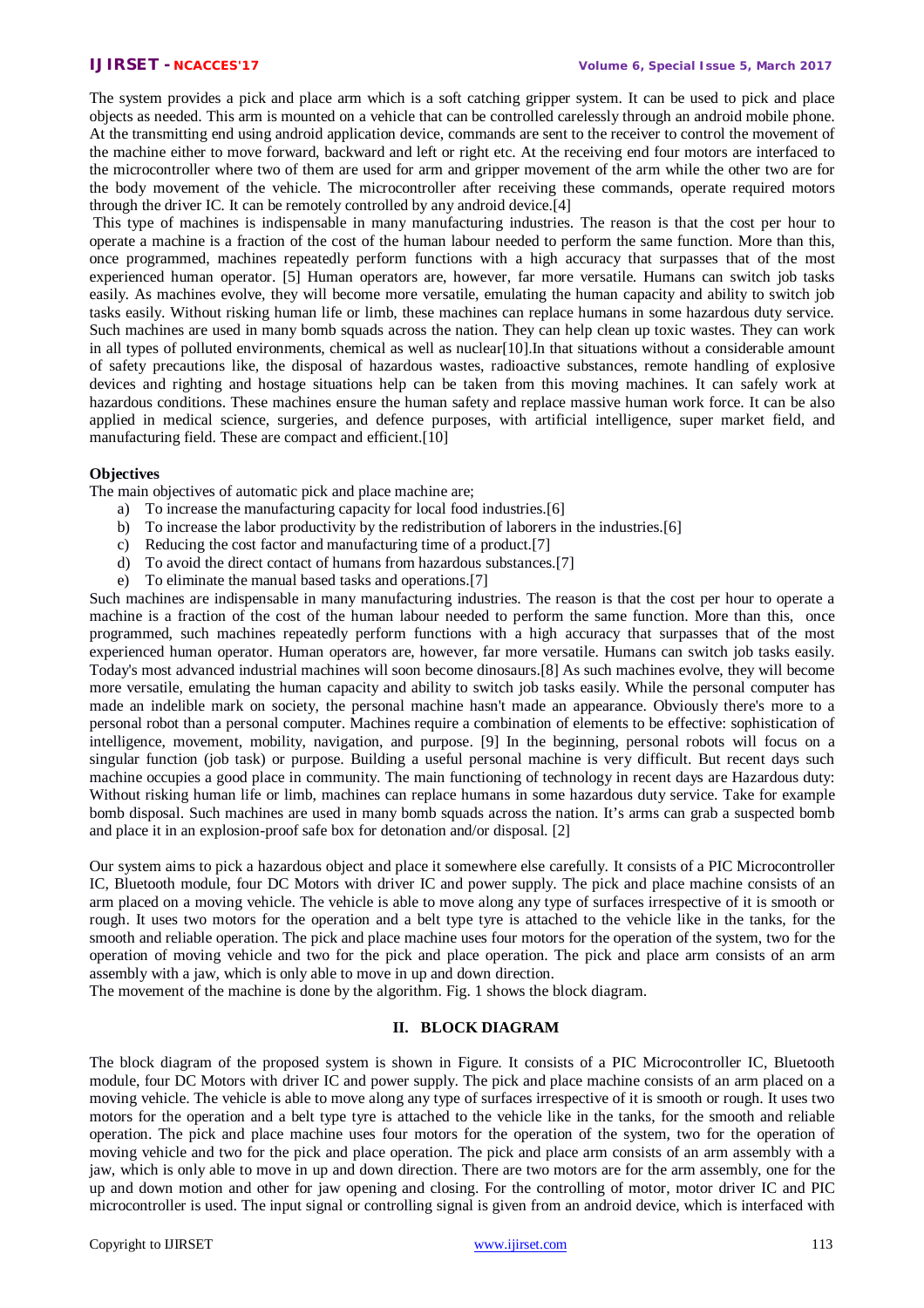the microcontroller by a Bluetooth module. L293D has 2 set of arrangements where one set has input 1, input 2, output 1 and output 2 and other set has input 3, input 4, output 3 and output 4, according to block diagram if pin no 2 and 7 are high then pin no 3 and 6 are also high. The main components used in this work are the DC motors, Microcontroller, Bluetooth interfacing device and user interfacing device (Android phone) and Android application (Blue control). The commands from the android device is given to the pick and place machine through Bluetooth. Once the Bluetooth is turned on, the device can be searched and paired when found. Then the commands can be passed on to the pick and place machine by pressing on the required keys on the touch screen. The vehicle moves forward and backward according to the commands given through the blue control application in the android device. The arm also moves in upward and downward directions according to the commands given through it. The jaw of the arm can be closed and opened through the commands.



Fig. 1: Block diagram of pick and place machine

# **III. ALGORITHM**

The algorithm steps are summarized as follows.

#### 1. Start

- 2. Initialize and declare variables, ports, pins and user defined functions.
- 3. Enable serial communication.
- 4. Check if character received is 'U' or 'D'
- 5. If yes, The vehicle will move in forward or backward direction otherwise go to next step.
- 6. Check if the received character is 'R' or 'L'
- 7. If yes, the vehicle will move in right or left direction. Otherwise go to next step.
- 8. Check whether the character received is 'a'. If yes then the test LED will glow. Otherwise go to step 10
- 9. Check whether if 'c' is received. If yes then the LED will become off.
- 10. Check whether the character received is 'b'. If yes then the arm will move upward ,otherwise go to step 12.
- 11. Check whether 'C' is received. If yes then the motor for arm's upward motion gets stopped
- 12. If 'e' is received them the jaw of arm will close otherwise check for next
- 13. If the received character is 'b' then arm will move downwards, otherwise go to next step.
- 14. If 'f' is received then the jaw of arm will get opened otherwise take no action
- 15. End

The commands from the android device is given to the pick and place machine through Bluetooth. Once the Bluetooth is turned on, the device can be searched and paired when found. Then the commands can be passed on to the pick and place machine by pressing on the required keys on the touch screen. The vehicle moves forward and backward according to the commands given through the blue control application in the android device. The arm also moves in upward and downward directions according to the commands given through it. The jaw of the arm can be closed and opened through the commands.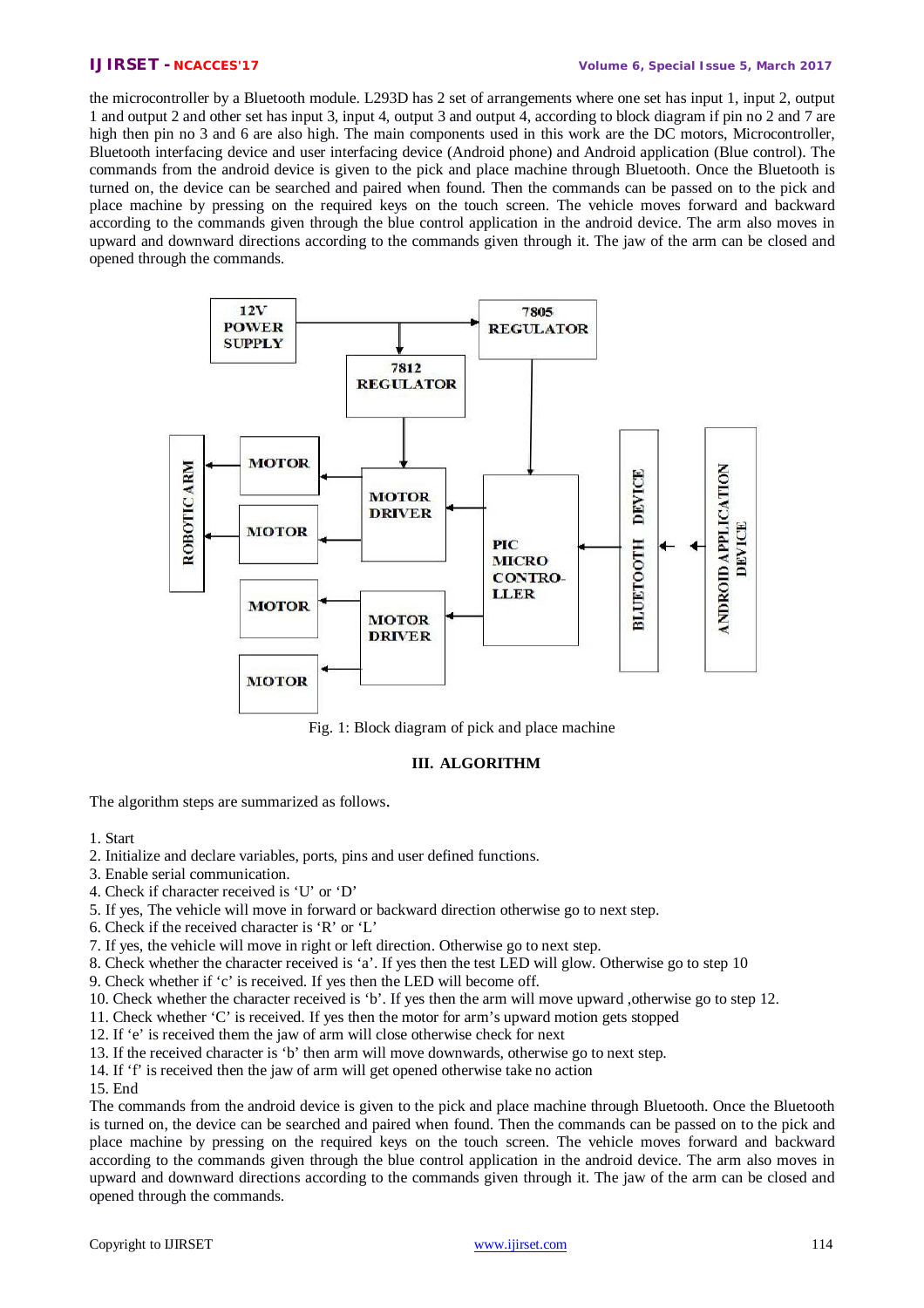

## **IV. FLOW CHART**



### **V. EXPERIMENTAL RESULTS**

A Pick and place machine which is controlled by an Android application is implemented. We know that the whole the digital devices in the world are transformed in to Android OS based systems, as it is more versatile, flexible and easy to control and it is an open source software. Here the Pick and place machine is controlled wirelessly by an Android application called Blue control through a Bluetooth module. The main feature of this pick and place machine is the soft catching arm or soft catching Gripper. We know that when handling the explosive items like bomb it should be handled carefully. Excessive pressure will cause explosion. So it is very essential to have a soft catching arm. This is designed to handle a maximum weight of 2 kg. The weight handling capacity of Pick and Place machine is determined by the capacity of DC motors used. Very useful and interesting can be made by interfacing the Pick and Place machine with explosive detectors, metal detectors, wireless cameras, night vision cameras etc. At first we have done the designing of circuit and implemented the circuit. The program can be developed from the written algorithm.



Fig.3: (a) Model of Pick and Place machine (b) Graphical User Interface